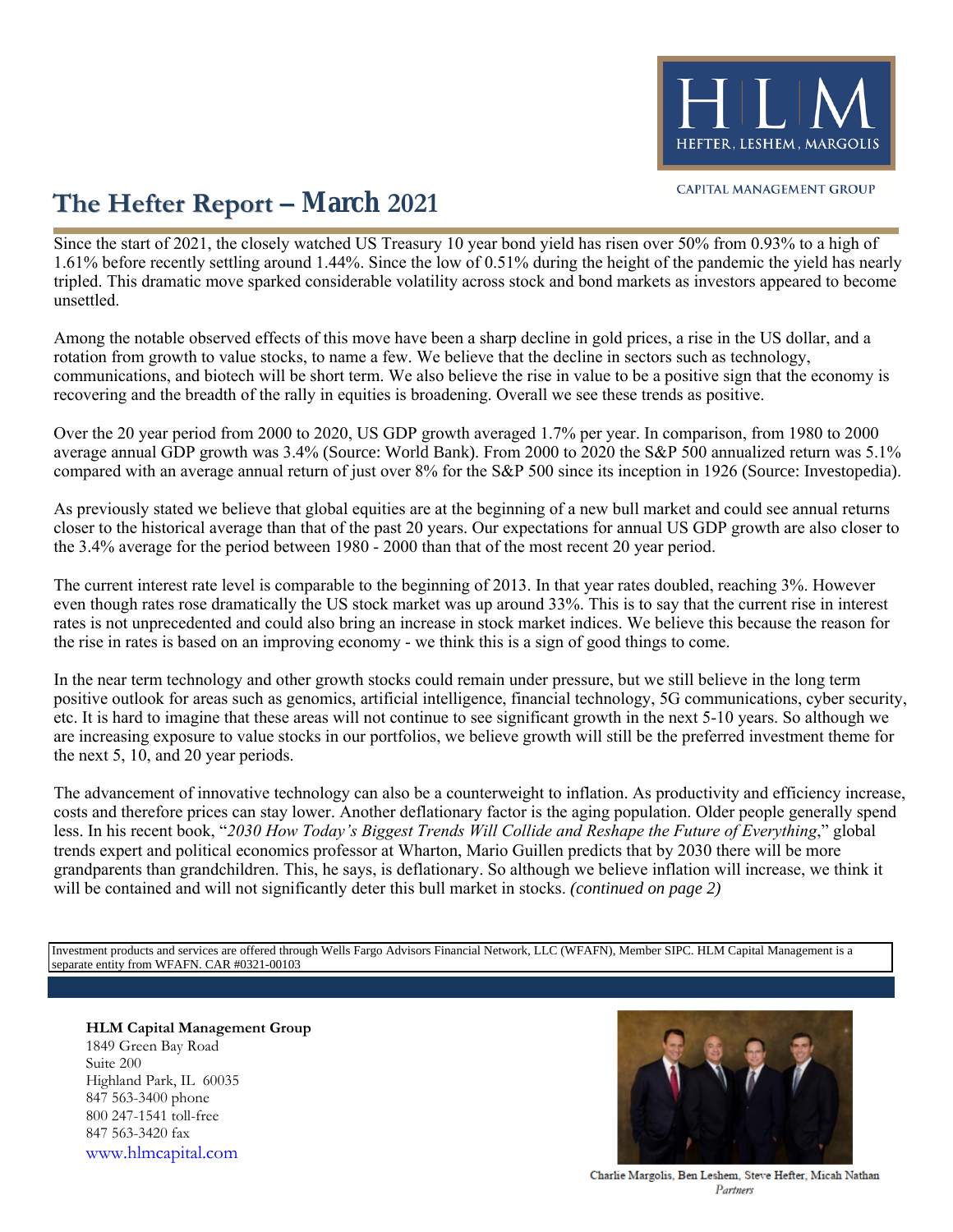

# **The Hefter Report – March 2021 Page 2**

Guillen also predicts that consumers outside the developed Western world will shape the global economy to a greater degree than ever before. This supports our case for investing internationally, especially in Asia. Another factor to consider in our investment portfolios is his prediction that globally more wealth will soon be held by women than men.

As we navigate these global themes along with the current rise in interest rates, we want to participate in short term market adjustments. But equally if not most importantly we are focused on the next 10 years and where we think the world will be in 2030.

Investment products and services are offered through Wells Fargo Advisors Financial Network, LLC (WFAFN), Member SIPC. HLM Capital Management is a separate entity from WFAFN. CAR #0321-00103

### **HLM Capital Management Group**

1849 Green Bay Road Suite 200 Highland Park, IL 60035 847 563-3400 phone 800 247-1541 toll-free 847 563-3420 fax [www.hlmcapital.com](http://www.hlmcapital.com/)



Charlie Margolis, Ben Leshem, Steve Hefter, Micah Nathan Partners